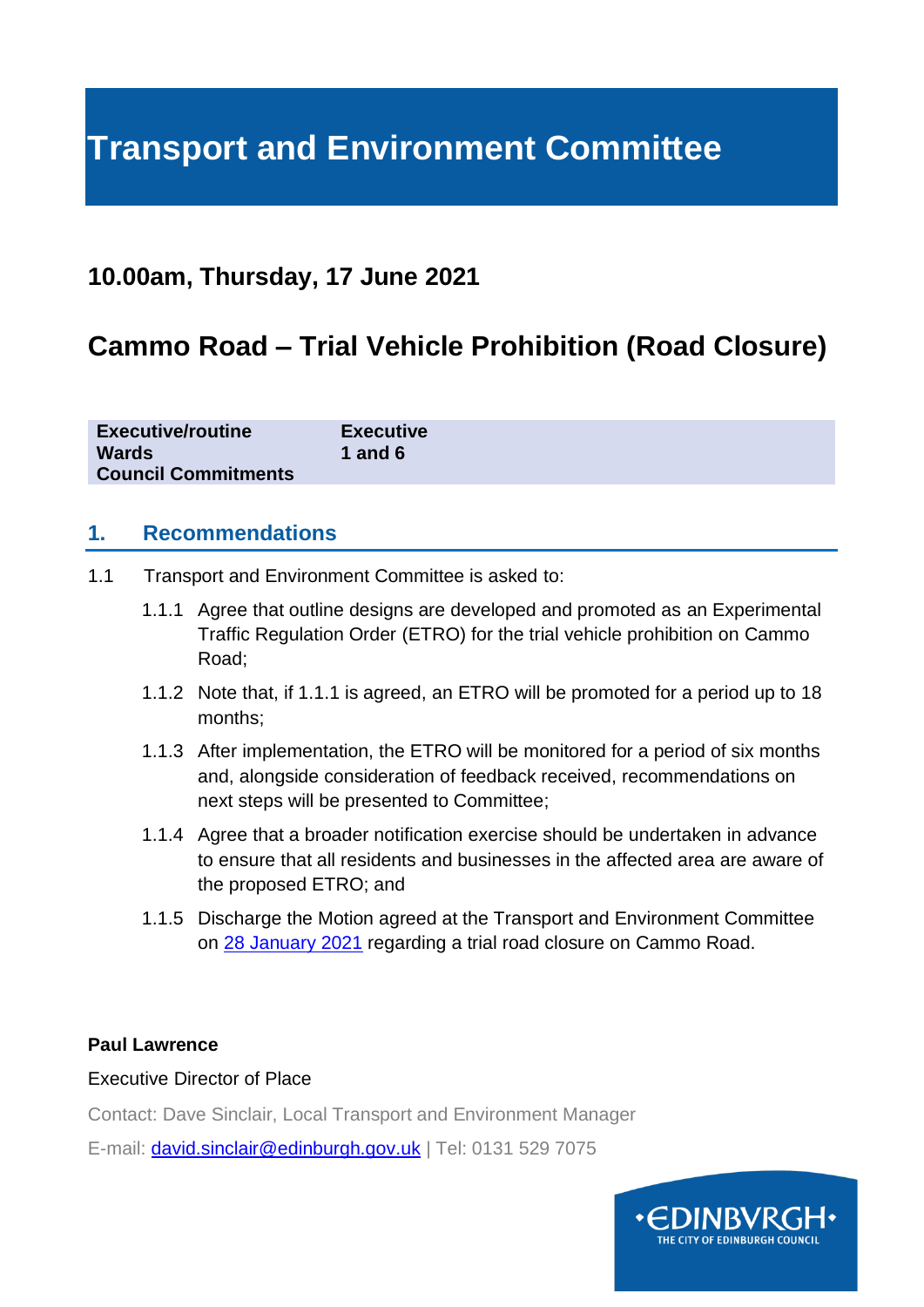**Report**

## **Cammo Road – Trial Vehicle Prohibition (Road Closure)**

### **2. Executive Summary**

2.1 This report provides an update on discussions regarding a proposed trial vehicle prohibition to be located on Cammo Road, notes feedback from stakeholders and suggests options going forward.

#### **3. Background**

- 3.1 On [28 January 2021](https://democracy.edinburgh.gov.uk/ieListDocuments.aspx?CId=136&MId=5661&Ver=4) Transport and Environment Committee approved the following motion by Councillor Lang on Cammo Road Trial Closure.
	- 3.1.1 Committee notes:
		- 3.1.1.1 The written deputation signed by 59 people from 30 properties on Cammo Road, Turnhouse Farm Road, Lennymuir, and Nether Lennie, calling for the Council to proceed with a trial closure of Cammo Road to through traffic as a result of safety concerns over the volume and speed of commuting and HGV traffic;
		- 3.1.1.2 The counter written deputation signed by 27 residents from 13 properties at Lennymuir, opposing any such closure because of concerns over adequate access to their homes;
		- 3.1.1.3 That north west locality transport officers agreed in 2018 to the principle of progressing a trial through-road closure of Cammo Road in order to properly assess impact before considering any longer-term measures;
		- 3.1.1.4 That the proposed through-road closure point still ensured all properties could be accessed, with alternative road access available via Craigs Road and/or Turnhouse Road.
		- 3.1.2 Committee recognises the long standing concerns of a majority of local residents and the risk that current problems could be worsened by new housing developments; therefore calls on officers to engage with ward councillors and to bring forward a report in one cycle, setting out the options for running a trial through-road closure of Cammo Road during 2021.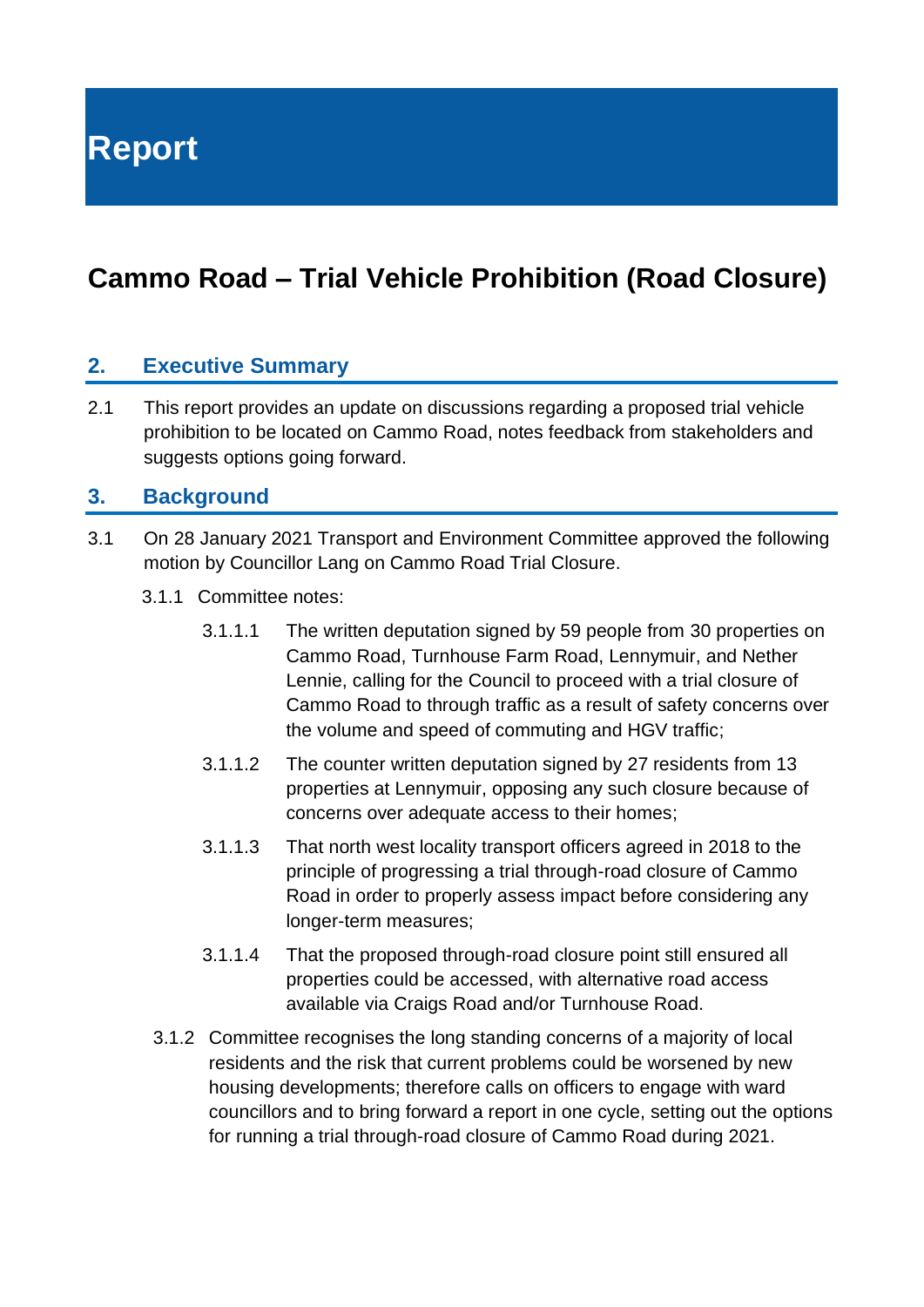- 3.1.3 Committee agrees that any such trial closure should preserve access to the Cammo Estate car park and ensure adequate access for emergency vehicles.
- 3.2 Over the last ten years various parties have suggested the trial or permanent vehicle prohibition of Cammo Road to mitigate the impact of through traffic adjacent to residential properties, the popular Cammo Park and the adjacent River Almond walkways.
- 3.3 Despite these discussions, the proposal to date, has not been considered in any detail. This report has explored the options in more detail, collated feedback from local stakeholders and suggests options to trial a temporary vehicle prohibition under an Experimental Traffic Regulation Order (ETRO).
- 3.4 The principles of taking forward a trial vehicle prohibition were agreed in August 2019, with proposals to carry out wider consultation to gather views from residents and businesses in the overall area were proposed.
- 3.5 Unfortunately, it was not possible to submit a report on the trial vehicle prohibition to the Transport and Environment Committee on 22 April 2021. However, a short [Business Bulletin](https://democracy.edinburgh.gov.uk/documents/s33322/6.1%20-%20Business%20Bulletin_April%202021.pdf) update was provided.
- 3.6 This set out the options to progress a trial vehicle prohibition (road closure) on Cammo Road during 2021 as:
	- 3.6.1 Carry out further Consultation with the broader community;
	- 3.6.2 Carry out detailed engagement with Ward Councillors, Community Councils and Council Transport and Planning Officers to try and develop an agreed proposal;
	- 3.6.3 Develop a proposal under the context of an ETRO for a trial period up to 18 months; and
	- 3.6.4 Undertake and monitoring and assessment exercise to consider the success or otherwise of a trial.
- 3.8 It was recommended that the options at 3.7.2 3.7.4 be progressed.
- 3.7 Following the April Committee, local stakeholders including Councillors, Community Councils, Emergency Services and appropriate Council services were asked for their views regarding the proposed trial closure (vehicle prohibition).

## **4. Main report**

- 4.1 Over the last few years the Cammo area has been subject to considerable change and development, including:
	- 4.1.1 Housing development on Maybury Road;
	- 4.1.2 Significant changes to the road layout on Maybury Road;
	- 4.1.3 Housing developments at West Craigs and Turnhouse;
	- 4.1.4 Temporary vehicle prohibition (road closure) of Cammo Walk under Spaces for People Programme;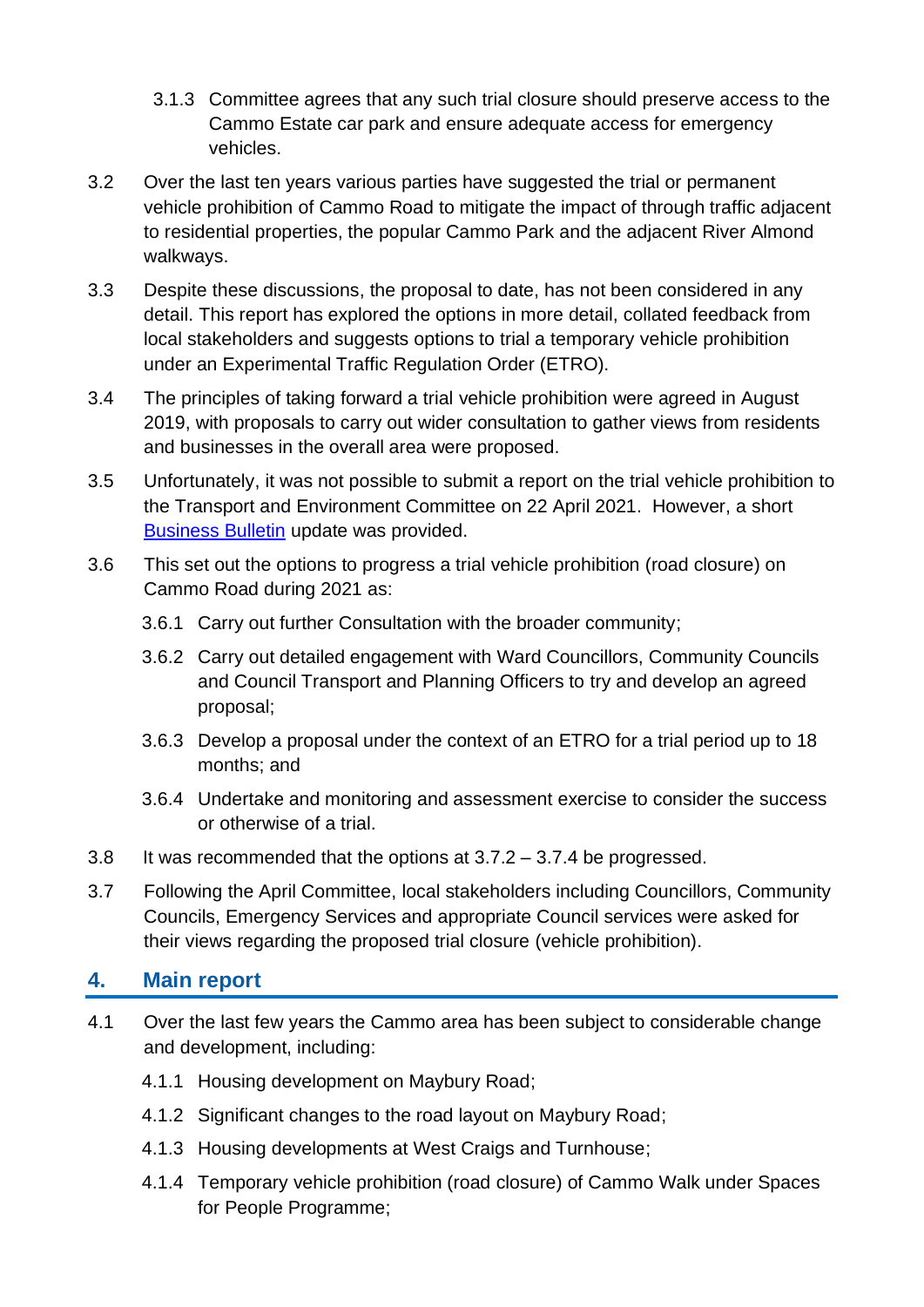- 4.1.5 Operation of the new Forrest Kindergarten in the Cammo Estate; and
- 4.1.6 Funding secured to improve path connections with the River Almond path network.
- 4.2 It is expected that traffic patterns will continue to change in the surrounding area as a result of new developments, planned junction improvements and an increase in population. Whilst the impact of these changes is not fully known it is hoped that future travel patterns may be better understood over the next 18 months.
- 4.3 At the time of writing this report the Spaces for People (SfP) Programme had introduced a temporary vehicle prohibition (road closure), on public health grounds, on Cammo Walk. Proposals for the retention of this intervention are set out in a separate report to this Committee. It is also worth noting this particular route is also subject to consideration under the context of the new signalised junction design at Maybury Road and Craigs Road.
- 4.4 Based on the above, it is recommended that detailed design work is undertaken to define the most suitable location for the introduction of a trial vehicle prohibition point.

#### **Experimental Traffic Regulation Orders (ETROs)**

- 4.5 The Road Traffic Regulation Act 1984 provides that the roads authority may make an order for the purpose of carrying out an experimental scheme of traffic control. This is an Experimental Traffic Regulation Order, or an ETRO. ETROs can continue in force for up to 18 months.
- 4.6 The process to be taken for ETROs is proposed as follows:
	- 4.6.1 Drafting the required orders, following development of detailed designs for each scheme. In doing so, officers will consider the feedback on individual schemes received during the consultation and will incorporate suggestions into the detailed design where possible;
	- 4.6.2 Advertising of ETROs in accordance with legislative requirements;
	- 4.6.3 Consideration of objections in accordance with legislative requirements and in line with Council Scheme of Delegation which requires a report to Committee where more than six material objections received from the public; and
	- 4.6.4 If approved for implementation, the ETROs will be monitored once installed.

#### **Consultees for Traffic Orders**

- 4.7 The statutory consultees for Traffic Orders include Police Scotland, The Scottish Ambulance Service, The Fire Service, The Freight Transport Association, The Road Haulage Association.
- 4.8 In addition, the legislation indicates that the Council should consult other organisations (if any) representing persons likely to be affected by any provision in the order as the authority thinks appropriate. For this proposed trial prohibition, the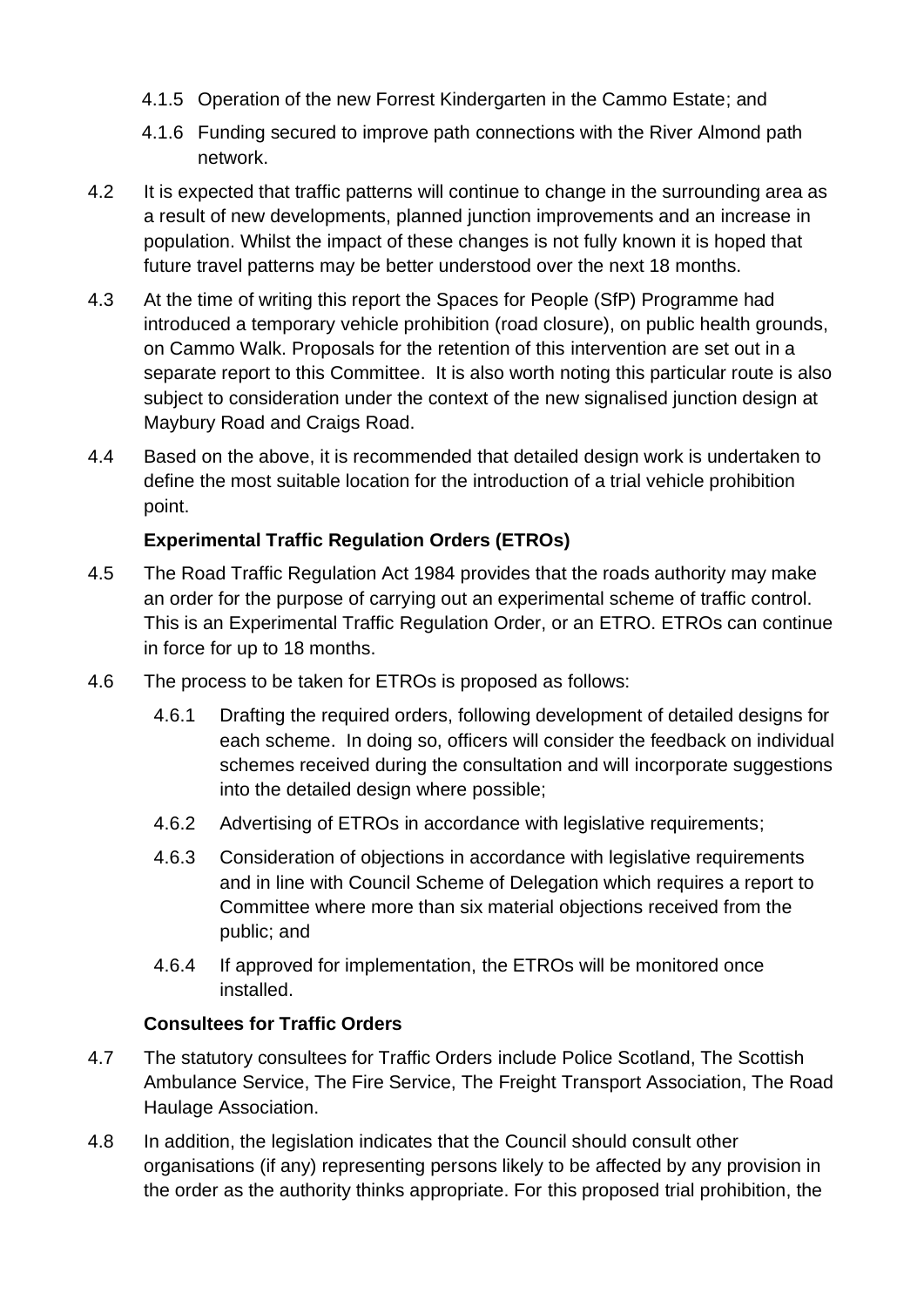Council would generally include Community Councils, groups representing residents and groups representing local businesses.

#### **Assessment and Monitoring**

- 4.9 During the early stages of ETRO, six months from commencement, officers would be required to undertake an assessment to consider feedback and assess the success of the scheme. Recommendations for the next steps would be presented to a future Committee and may include the commencement of the legal process for a permanent Traffic Regulation Order (TRO), if appropriate.
- 4.10 In addition to the statutory consultees, it is suggested that a broader notification exercise is undertaken to ensure that all appropriate residents, businesses and stakeholders are made aware of the proposed Order.

#### **Feedback to date**

- 4.11 Current feedback from local stakeholders, Councillors, the Cramond and Barnton Community Council and Council Officers is noted in Appendix 1.
- 4.12 Whilst there is clearly support for the trial to proceed it should be noted the Cramond and Barnton Community Council and residents from the Lennymuir area have both raised concerns regarding road safety and a significant restriction on access should the trial proceed.

## **5. Next Steps**

- 5.1 If the report recommendations are approved, officers will develop a detailed design to consider the most appropriate location for a trial vehicle prohibition point (an approximate location is shown in Appendix 2). The detailed designs will include confirmation of the closure point, traffic signage and any other measures required to create a turning area. Some discussion will be required to with local agricultural businesses to ensure that adequate access is maintained.
- 5.2 Once the design is complete, arrangements would be made for the proposed ETRO to be drafted and for the statutory process to commence, as set out above.

## **6. Financial impact**

- 6.1 The cost of preparing the detailed design, promoting the ETRO, dealing with any comments or objections, potentially making the Order and installation is likely to be in the region of £10,000 and will be met by the Transport service revenue budget.
- 6.2 The cost of monitoring the trial and considering if a future permanent TRO would be appropriate will cost in the region of £5,000 and will be included in a future transport revenue budget plan, if required.
- 6.3 The anticipated cost of installing a full linked signalised junction at the Maybury Road / Cammo Gardens junction would be in the region of £150,000. If was considered appropriate, additional funding will need to be identified.
- 6.4 Although suggested by the Cramond and Barnton Community Council, it would not be possible to change the established Section 75 Development Contribution.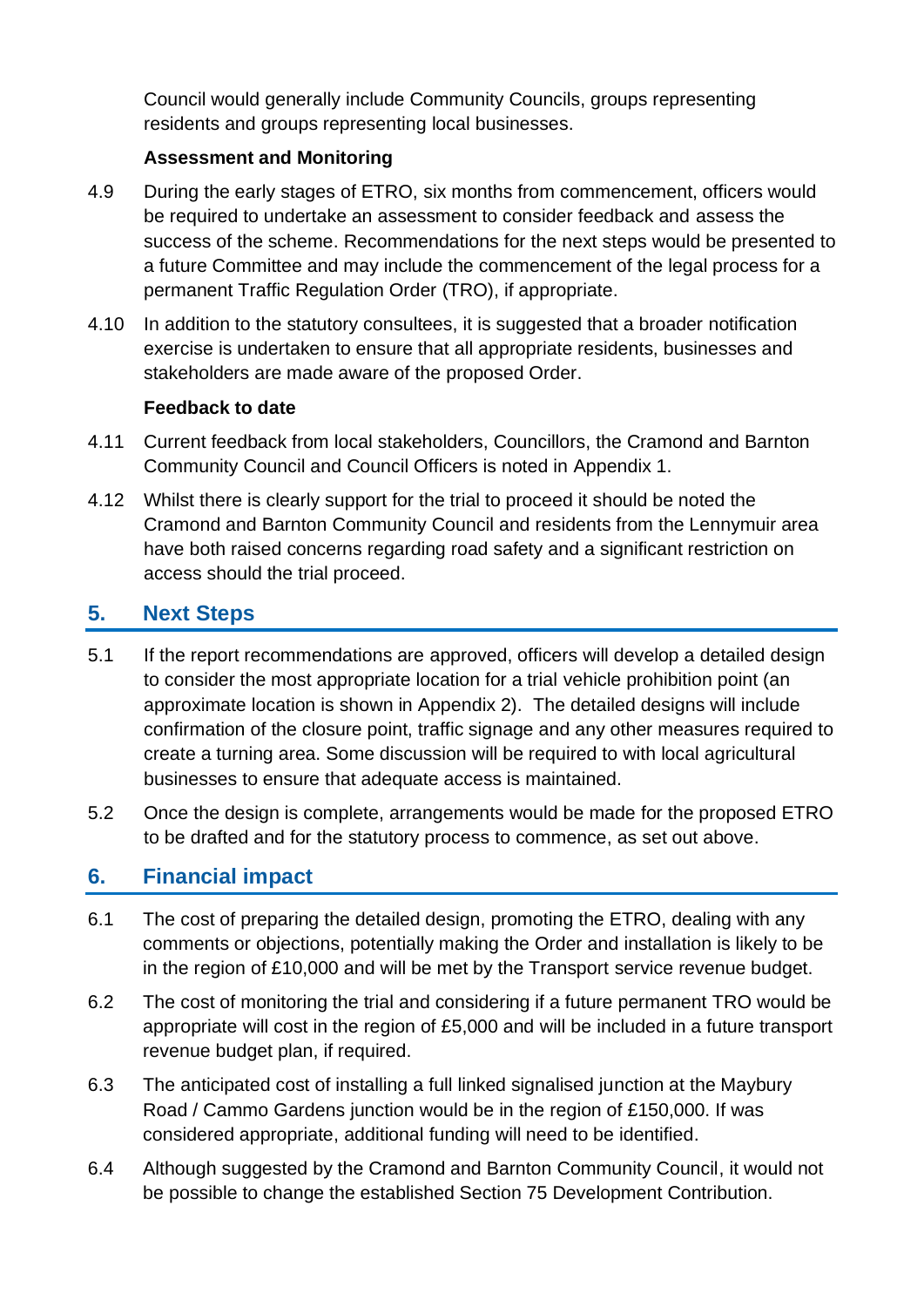## **7. Stakeholder/Community Impact**

- 7.1 Local engagement with stakeholders, local Councillors and the two Community Councils has been undertaken, as requested, to determine the level of support for the trial.
- 7.2 Clearly, a trial of this nature would have some impact on the local communities. Further notification with residents, businesses and all emergency services would be appropriate should the trail be approved to proceed to the formal ETRO stage.
- 7.3 An Integrated Impact Assessment (IIA) for the scheme is still to be undertaken.

### **8. Background reading/external references**

8.1 None.

## **9. Appendices**

- 9.1 Appendix 1 Stakeholder Feedback
- 9.2 Appendix 2 Approximate location of the trial vehicle prohibition (road closure)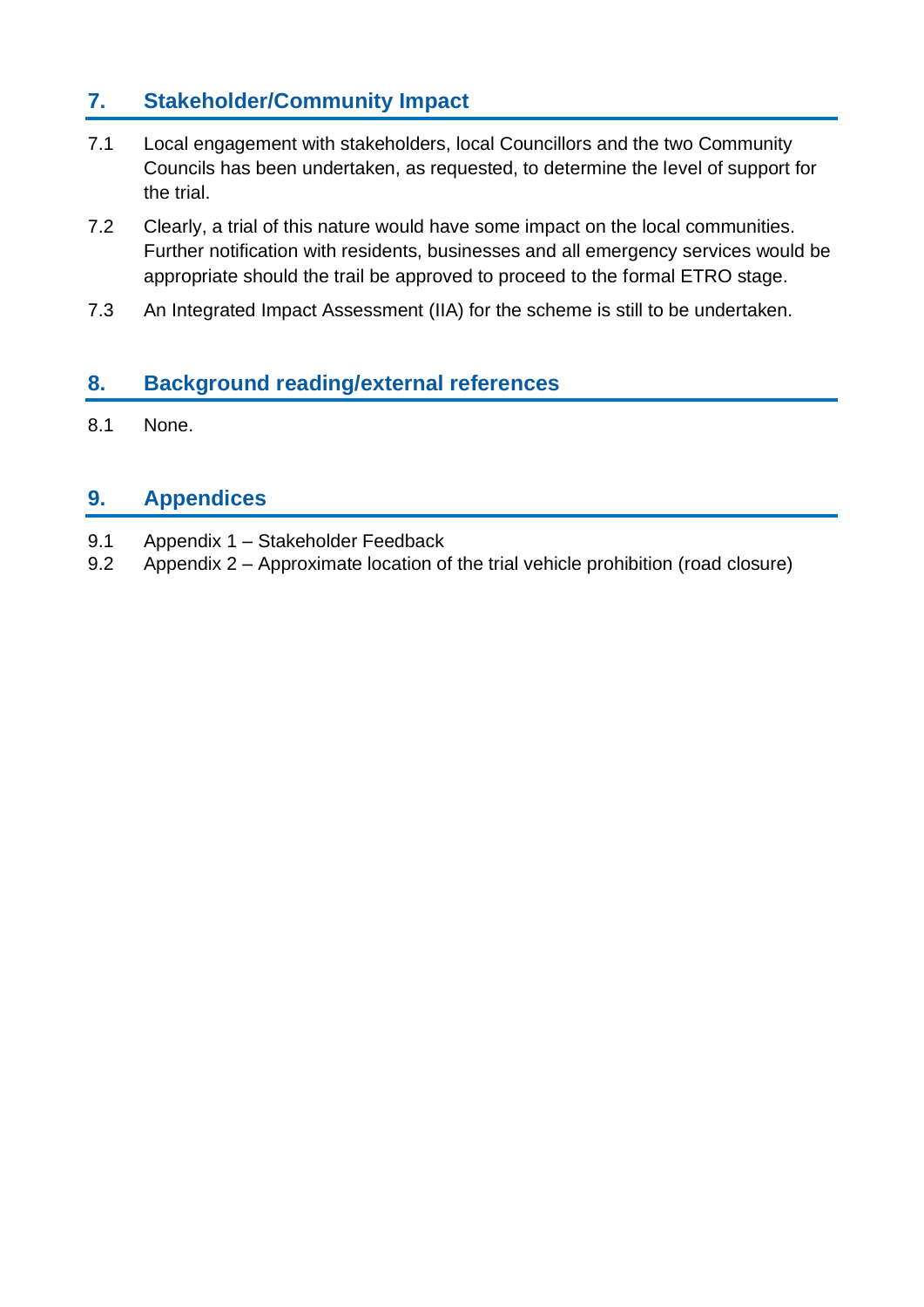## **Appendix 1 – Feedback from Stakeholders**

| <b>Stakeholder</b>        | <b>Comments</b>                                                                                                                                                                                                                                                                                                                                                                                                              |
|---------------------------|------------------------------------------------------------------------------------------------------------------------------------------------------------------------------------------------------------------------------------------------------------------------------------------------------------------------------------------------------------------------------------------------------------------------------|
| Police<br>Scotland        | No negative comments to note<br>NB. Further engagement to be undertaken with all emergency services as<br>part of statutory ETRO consultation in advance of any public advertising.                                                                                                                                                                                                                                          |
|                           |                                                                                                                                                                                                                                                                                                                                                                                                                              |
| Christine<br>Jardine MP   | Email on 19 January 2021                                                                                                                                                                                                                                                                                                                                                                                                     |
|                           | <b>Subject:</b> FW: Petition Against the Proposed Closure of Cammo Road (Case<br>Ref: CJ9384)                                                                                                                                                                                                                                                                                                                                |
|                           | I am getting in touch on behalf of the residents of Lennymuir in my<br>constituency. They are deeply concerned at any proposed closure of<br>Cammo Road.                                                                                                                                                                                                                                                                     |
|                           | They are concerned that the decision to close Cammo Road was based on<br>a survey of residents some time ago and since then numerous new<br>residents now live in Lennymuir.                                                                                                                                                                                                                                                 |
|                           | The residents object to closure as they use the road on almost daily basis<br>for essential travel. Alternative routes such as Craigs Road, Turnhouse<br>Road and Maybury Road are subject to longstanding well known traffic<br>problems already without the additional difficulties Lennymuir residents<br>would face accessing them and the additional pressure that housing<br>developments around Turnhouse will bring. |
|                           | Additionally, the residents have pointed out that there is no public transport<br>provision for Lennymuir. There are concerns that problematic access for<br>service Vehicles, trade and Emergency Services will impact on the Health<br>and Safety of residents.                                                                                                                                                            |
|                           | If you could provide an overview of how the council intends to mitigate these<br>concerns so I may reassure my constituents I would be most grateful.                                                                                                                                                                                                                                                                        |
| Councillor<br>Hutchison   | I absolutely support the principal of the closure but would make the following<br>points;<br>In my opinion the closure point should be closer to Turnhouse around the<br>position of the original request made by residents.<br>The introduction of any permanent scheme should be accompanied by the<br>introduction of signalled junctions at Cammo Gardens/Maybury Road and<br>Cammo Road/Queensferry Road.               |
| Councillor<br><b>Work</b> | As long as full consultation takes place with residents & businesses who will<br>be affected as suggested. I am generally in favour of the trial, but this will<br>divide opinion. Investment is urgently required at the junctions on the<br>Maybury Road at Craigs Road and the Maybury Junction itself to mitigate<br>the impact of any closure.                                                                          |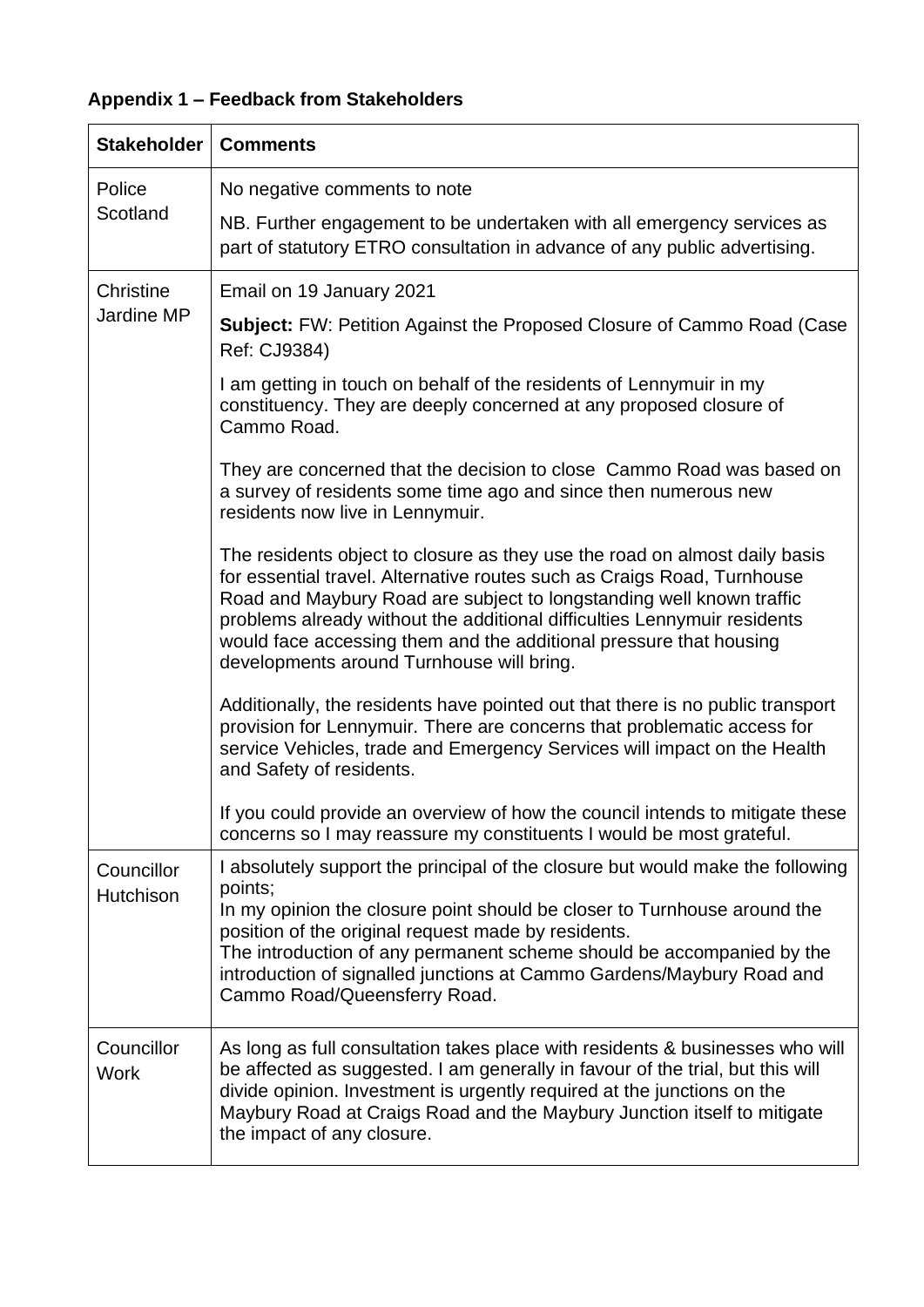| Councillor<br>Young                            | Response in support for a trial closure                                                                                                                                                                                                                                                                                                                                                                                                                                                                                                                                                                                                                                                                                                                                                                                                                                                                                                                                                                                                                                                                                                                                                                                                                                                                                                                                                                                                                                                                                                                                                                                                                                                                                                                                                                                                                                                                                                    |
|------------------------------------------------|--------------------------------------------------------------------------------------------------------------------------------------------------------------------------------------------------------------------------------------------------------------------------------------------------------------------------------------------------------------------------------------------------------------------------------------------------------------------------------------------------------------------------------------------------------------------------------------------------------------------------------------------------------------------------------------------------------------------------------------------------------------------------------------------------------------------------------------------------------------------------------------------------------------------------------------------------------------------------------------------------------------------------------------------------------------------------------------------------------------------------------------------------------------------------------------------------------------------------------------------------------------------------------------------------------------------------------------------------------------------------------------------------------------------------------------------------------------------------------------------------------------------------------------------------------------------------------------------------------------------------------------------------------------------------------------------------------------------------------------------------------------------------------------------------------------------------------------------------------------------------------------------------------------------------------------------|
| Councillor<br>Lang                             | I am fully supportive of a trial closure of the road. All my surveys of residents<br>have shown a clear majority support for a full closure to address local rat<br>running and speeding concerns.                                                                                                                                                                                                                                                                                                                                                                                                                                                                                                                                                                                                                                                                                                                                                                                                                                                                                                                                                                                                                                                                                                                                                                                                                                                                                                                                                                                                                                                                                                                                                                                                                                                                                                                                         |
| Cramond<br>and Barnton<br>Community<br>Council | The proposed closure was discussed tonight at the CBCC meeting. The<br>result was that the trial closure is supported subject to a commitment to<br>provide traffic lights at Cammo Gardens. Some members also wish traffic<br>lights at the Cammo Road/Queensferry Road junction.<br>You will be well aware of the justification of the demand for traffic lights due<br>to the hazardous nature of these junctions combined with the many elderly<br>and less confident drivers resident at Cammo and Strathalmond, many of<br>whom are dependent on their cars for mobility. Closure of Cammo Road<br>would add to the issues of community severance which are already<br>apparent with the temporary closure of Cammo Walk.<br>There was support also for the need to consult residents on the stretch of<br>Cammo Road which would be affected and for potentially moving the<br>closure to nearer the railway bridge near to Turnhouse.<br>Both CBCC and Friends of Cammo have asked for comment on their<br>Facebook pages and have received well over 40 responses already.<br>I would remind you also that the 2020 survey we undertook in respect of the<br>potential closure of Cammo Walk found that if Cammo Walk is closed, 74<br>(73%) respondents considered traffic lights are required at Cammo<br>Gardens.<br>A similarly high proportion in favour of lights at Cammo Gardens could be<br>expected if the closure of Cammo Road was to be the subject of a<br>community survey.<br>I have previously indicated that CALA/David Wilson Homes have provided<br>an informal indication that they may be prepared to redirect a proportion of<br>the £367,500 planning agreement for Cammo Walk to the provision of lights<br>at Cammo Gardens if the Council were prepared to make such a<br>commitment.<br>So, funding for lights at Cammo Gardens may be available, it just needs the<br>Council to make a commitment ! |
| Council                                        | I see no planning issue with the proposal if it allows right of access to the                                                                                                                                                                                                                                                                                                                                                                                                                                                                                                                                                                                                                                                                                                                                                                                                                                                                                                                                                                                                                                                                                                                                                                                                                                                                                                                                                                                                                                                                                                                                                                                                                                                                                                                                                                                                                                                              |
| officer<br>Planning                            | existing development.<br>My only comment is Cammo Road lacks a decent footway along sections of<br>it and makes it difficult for pedestrian and PT users.                                                                                                                                                                                                                                                                                                                                                                                                                                                                                                                                                                                                                                                                                                                                                                                                                                                                                                                                                                                                                                                                                                                                                                                                                                                                                                                                                                                                                                                                                                                                                                                                                                                                                                                                                                                  |
| Council<br>officer                             | As long as the new north car park at Cammo retains access, this is<br>favourable.                                                                                                                                                                                                                                                                                                                                                                                                                                                                                                                                                                                                                                                                                                                                                                                                                                                                                                                                                                                                                                                                                                                                                                                                                                                                                                                                                                                                                                                                                                                                                                                                                                                                                                                                                                                                                                                          |
|                                                | The new Forest Kindergarten pods are in place at this location and about to<br>be used. I have concerns regarding drop off and collection of children a little                                                                                                                                                                                                                                                                                                                                                                                                                                                                                                                                                                                                                                                                                                                                                                                                                                                                                                                                                                                                                                                                                                                                                                                                                                                                                                                                                                                                                                                                                                                                                                                                                                                                                                                                                                             |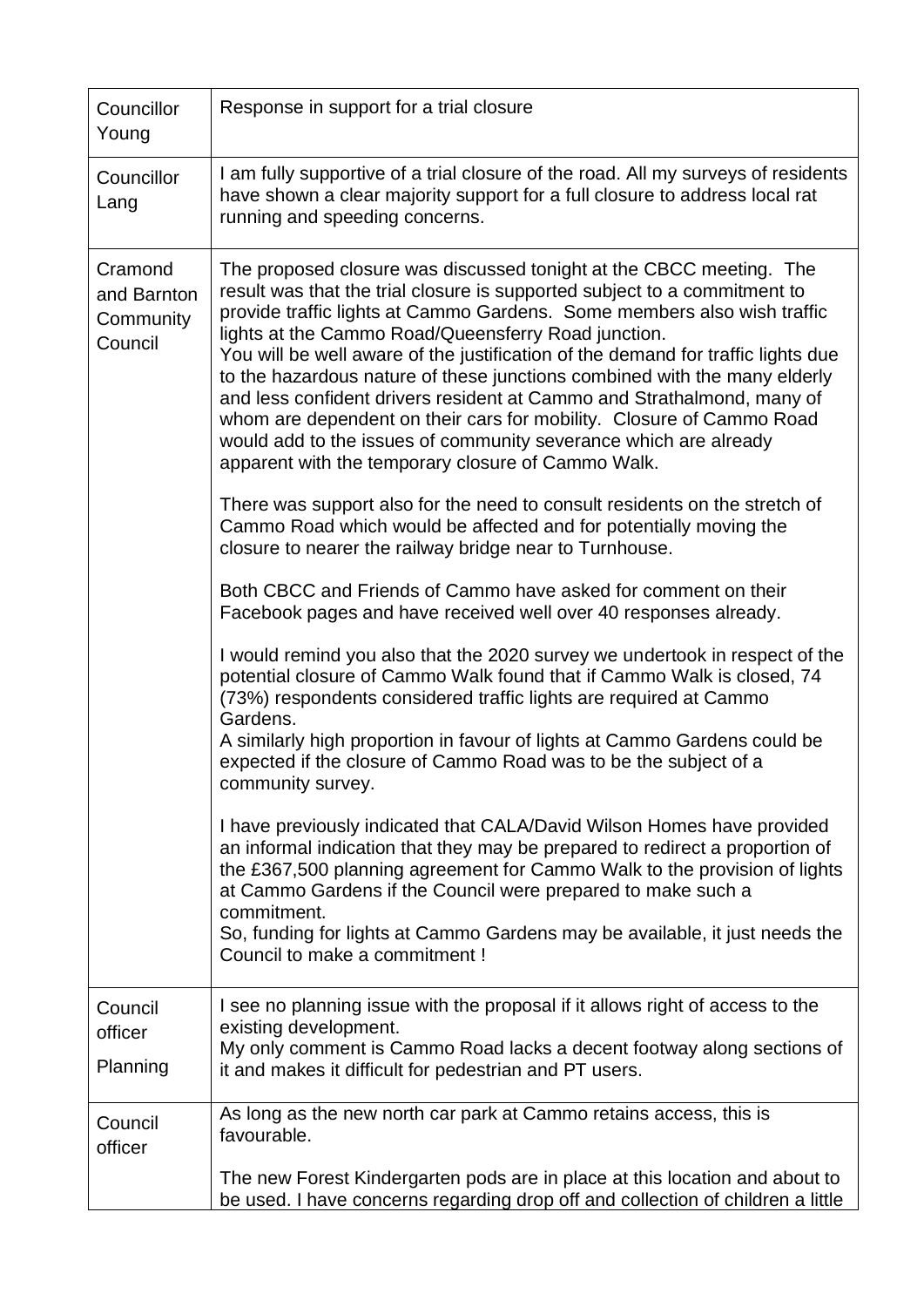| <b>Natural</b>                               | especially if initially people are unaware of the proposed road layout                                                                                                                                                                                                                                                                                                                                                                                                                                                                                                                                                                                                             |
|----------------------------------------------|------------------------------------------------------------------------------------------------------------------------------------------------------------------------------------------------------------------------------------------------------------------------------------------------------------------------------------------------------------------------------------------------------------------------------------------------------------------------------------------------------------------------------------------------------------------------------------------------------------------------------------------------------------------------------------|
| Heritage                                     | changes.                                                                                                                                                                                                                                                                                                                                                                                                                                                                                                                                                                                                                                                                           |
| <b>Service</b>                               | Also, Ross Woodside from ELGT is looking at improvements to the upper<br>reaches of the River Almond Walkway so changes to this road may impact<br>thoughts on linking routes to and from the walkway to either other quiet<br>routes, circular walks or sites such as Cammo.                                                                                                                                                                                                                                                                                                                                                                                                      |
|                                              | I have asked Forest Kindergarten managers who now have a facility at the<br>north entrance to Cammo Estate to comment.                                                                                                                                                                                                                                                                                                                                                                                                                                                                                                                                                             |
|                                              | Information from ELGT:<br>The Edinburgh and Lothians Greenspace Trust have recently been<br>successful in securing a grant from Sestrans for a River Almond Walkway<br>Feasibility Study from Cramond to Kirkliston. We are working alongside the<br>City of Edinburgh Council and Friends of River Almond Walkway to develop<br>this project. We have appointed a consultant to undertake this work and<br>have been engaging with the key stakeholders along the route to determine<br>the best option for a multi-use path at this location. As the project develops,<br>I will share the findings of the report and the proposed next steps as we take<br>the project forward. |
|                                              | This is a continuation and development of a piece of work completed by<br>parks a few years ago but now includes dwell spaces and circular routes<br>encompassing local places of interest along the way. The closure of Cammo<br>Road may influence route and design proposals at this section.                                                                                                                                                                                                                                                                                                                                                                                   |
| Council<br>Officer<br>On behalf of<br>Forest | As you are aware we have an Edinburgh Council Forest Kindergarten at the<br>Cammo Estate and we currently use the North Carpark as this is where our<br>Pods are located to offer our children and staff a place to rest and refuel.                                                                                                                                                                                                                                                                                                                                                                                                                                               |
| Kindergarten                                 | As I am aware by the information shared the closure will be from the<br>Turnhouse end so we will still be able to access the North Carpark from<br>Cammo Road, if this is the case we would have no objections to the trial<br>road closure.                                                                                                                                                                                                                                                                                                                                                                                                                                       |
| <b>Deputations</b>                           | Deputations to the Transport and Environment Committee on 28 January<br><u> 2021</u><br><b>Cammo Traffic Group</b><br>$\bullet$                                                                                                                                                                                                                                                                                                                                                                                                                                                                                                                                                    |
|                                              | <b>Residents of Lennymuir</b>                                                                                                                                                                                                                                                                                                                                                                                                                                                                                                                                                                                                                                                      |